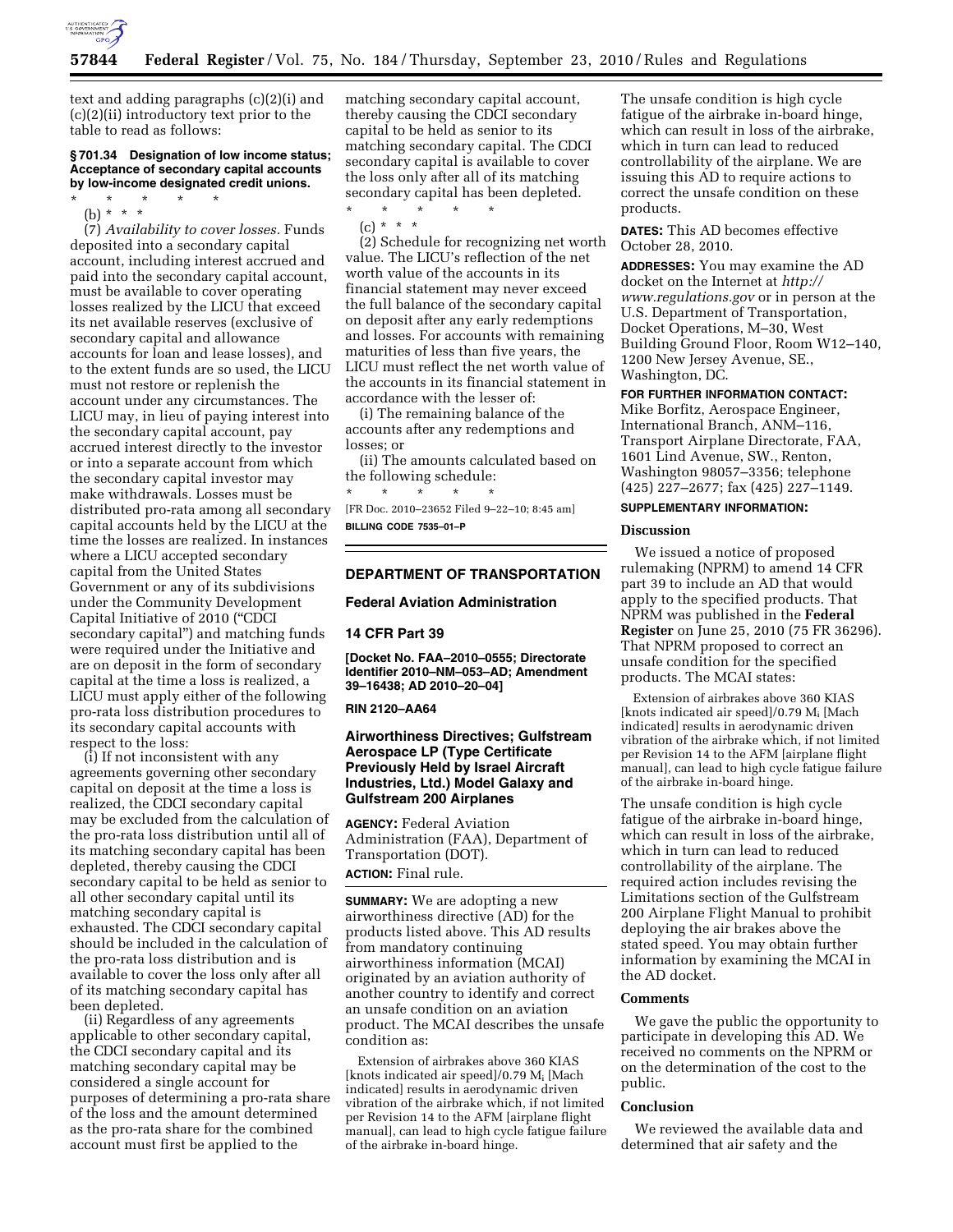public interest require adopting the AD as proposed.

# **Differences Between This AD and the MCAI or Service Information**

We have reviewed the MCAI and related service information and, in general, agree with their substance. But we might have found it necessary to use different words from those in the MCAI to ensure the AD is clear for U.S. operators and is enforceable. In making these changes, we do not intend to differ substantively from the information provided in the MCAI and related service information.

We might also have required different actions in this AD from those in the MCAI in order to follow our FAA policies. Any such differences are highlighted in a NOTE within the AD.

# **Costs of Compliance**

We estimate that this AD will affect about 90 products of U.S. registry. We also estimate that it will take about 1 work-hour per product to comply with the basic requirements of this AD. The average labor rate is \$85 per work-hour. Based on these figures, we estimate the cost of this AD to the U.S. operators to be \$7,650, or \$85 per product.

## **Authority for This Rulemaking**

Title 49 of the United States Code specifies the FAA's authority to issue rules on aviation safety. Subtitle I, section 106, describes the authority of the FAA Administrator. ''Subtitle VII: Aviation Programs,'' describes in more detail the scope of the Agency's authority.

We are issuing this rulemaking under the authority described in ''Subtitle VII, Part A, Subpart III, Section 44701: General requirements.'' Under that section, Congress charges the FAA with promoting safe flight of civil aircraft in air commerce by prescribing regulations for practices, methods, and procedures the Administrator finds necessary for safety in air commerce. This regulation is within the scope of that authority because it addresses an unsafe condition that is likely to exist or develop on products identified in this rulemaking action.

# **Regulatory Findings**

We determined that this AD will not have federalism implications under Executive Order 13132. This AD will not have a substantial direct effect on the States, on the relationship between the national government and the States, or on the distribution of power and responsibilities among the various levels of government.

For the reasons discussed above, I certify this AD:

1. Is not a ''significant regulatory action'' under Executive Order 12866; 2. Is not a "significant rule" under the

DOT Regulatory Policies and Procedures (44 FR 11034, February 26, 1979); and

3. Will not have a significant economic impact, positive or negative, on a substantial number of small entities under the criteria of the Regulatory Flexibility Act.

We prepared a regulatory evaluation of the estimated costs to comply with this AD and placed it in the AD docket.

## **Examining the AD Docket**

You may examine the AD docket on the Internet at *[http://](http://www.regulations.gov)  [www.regulations.gov;](http://www.regulations.gov)* or in person at the Docket Operations office between 9 a.m. and 5 p.m., Monday through Friday, except Federal holidays. The AD docket contains the NPRM, the regulatory evaluation, any comments received, and other information. The street address for the Docket Operations office (telephone (800) 647–5527) is in the **ADDRESSES** section. Comments will be available in the AD docket shortly after receipt.

#### **List of Subjects in 14 CFR Part 39**

Air transportation, Aircraft, Aviation safety, Safety.

# **Adoption of the Amendment**

■ Accordingly, under the authority delegated to me by the Administrator, the FAA amends 14 CFR part 39 as follows:

# **PART 39—AIRWORTHINESS DIRECTIVES**

■ 1. The authority citation for part 39 continues to read as follows:

**Authority:** 49 U.S.C. 106(g), 40113, 44701.

#### **§ 39.13 [Amended]**

■ 2. The FAA amends § 39.13 by adding the following new AD:

**2010–20–04 Gulfstream Aerospace LP (Type Certificate Previously Held by Israel Aircraft Industries, Ltd.):**  Amendment 39–16438. Docket No. FAA–2010–0555; Directorate Identifier 2010–NM–053–AD.

## **Effective Date**

(a) This airworthiness directive (AD) becomes effective October 28, 2010.

#### **Affected ADs**

(b) None.

#### **Applicability**

(c) This AD applies to Gulfstream Aerospace LP (Type Certificate previously held by Israel Aircraft Industries, Ltd.) Model Galaxy and Gulfstream 200 airplanes, all serial numbers, certificated in any category.

### **Subject**

(d) Air Transport Association (ATA) of America Code 27: Flight controls.

## **Reason**

(e) The mandatory continuing airworthiness information (MCAI) states:

Extension of airbrakes above 360 KIAS [knots indicated air speed]/0.79 Mi [Mach indicated] results in aerodynamic driven vibration of the airbrake which, if not limited per Revision 14 to the AFM [airplane flight manual], can lead to high cycle fatigue failure of the airbrake in-board hinge.

The unsafe condition is high cycle fatigue of the airbrake in-board hinge, which can result in loss of the airbrake, which in turn can lead to reduced controllability of the airplane.

#### **Compliance**

(f) You are responsible for having the actions required by this AD performed within the compliance times specified, unless the actions have already been done.

### **Actions**

(g) Within 60 days after the effective date of this AD: Revise the Limitations section of the Gulfstream 200 AFM to include the following statement. This may be done by inserting a copy of this AD into the AFM.

## ''**MAXIMUM AIR BRAKES OPERATION/ EXTENDED SPEED**

#### **360 KIAS/0.79 M**i

# **NOTE**

During emergency, air brakes may be used at speeds above 0.79 Mi.''

**Note 1:** When a statement identical to that in paragraph (g) of this AD has been included in the general revisions of the AFM, the general revisions may be inserted into the AFM, and the copy of this AD may be removed from the AFM.

**Note 2:** The Gulfstream 200 AFM applies to both the Model Galaxy and Gulfstream 200 airplanes.

## **FAA AD Differences**

**Note 3:** This AD differs from the MCAI and/or service information as follows: No differences.

## **Other FAA AD Provisions**

(h) The following provisions also apply to this AD:

(1) Alternative Methods of Compliance (AMOCs): The Manager, International Branch, ANM–116, Transport Airplane Directorate, FAA, has the authority to approve AMOCs for this AD, if requested using the procedures found in 14 CFR 39.19. Send information to ATTN: Mike Borfitz, Aerospace Engineer, International Branch, ANM–116, Transport Airplane Directorate, FAA, 1601 Lind Avenue, SW., Renton, Washington 98057–3356; telephone (425) 227–2677; fax (425) 227–1149. Before using any approved AMOC on any airplane to which the AMOC applies, notify your principal maintenance inspector (PMI) or principal avionics inspector (PAI), as appropriate, or lacking a principal inspector, your local Flight Standards District Office.